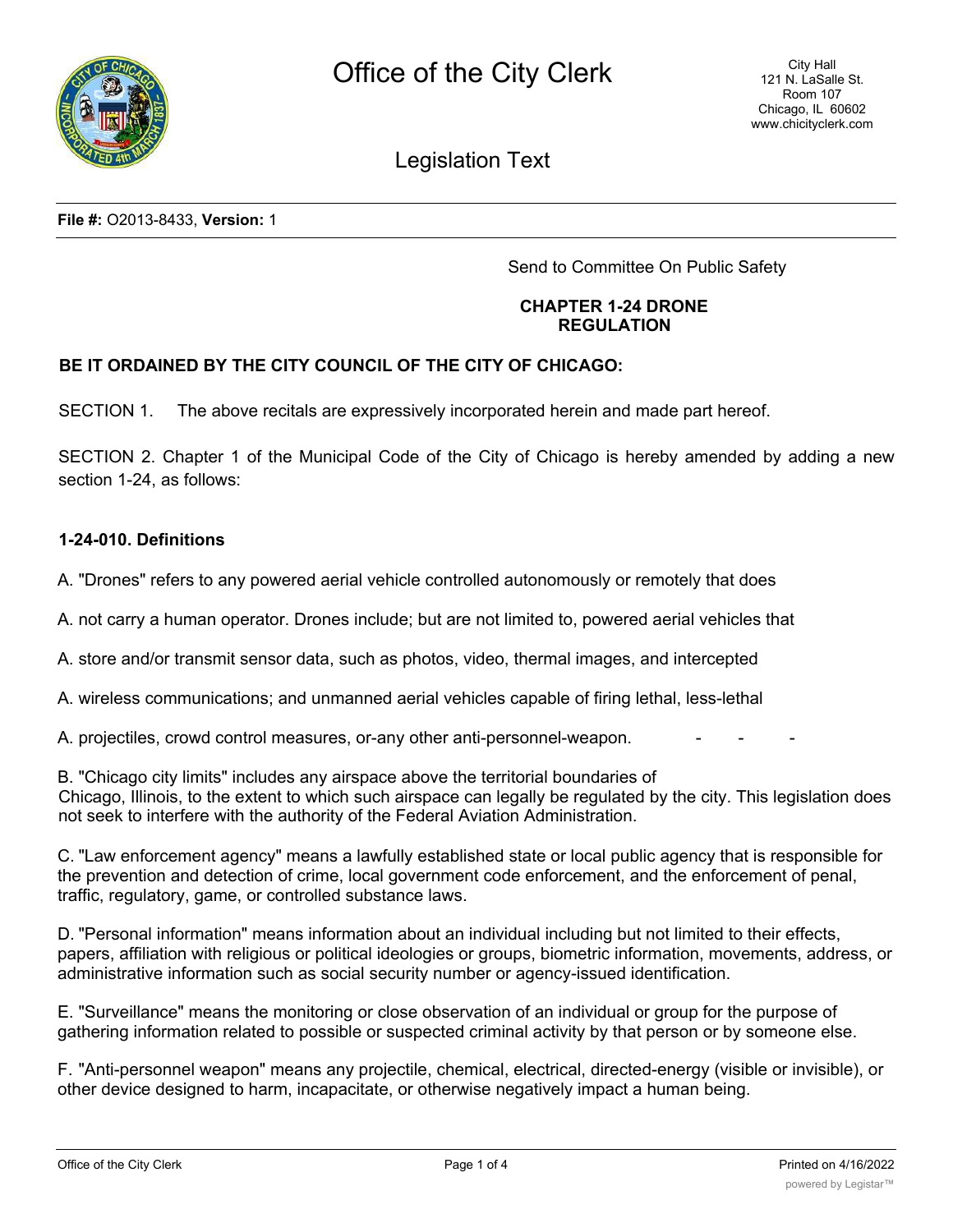# **1-24-020. DRONE USE PROHIBITED; EXCEPTIONS**

The use of drones in Chicago is prohibited except as follows: Non law-

#### enforcement use exception

A. It shall be lawful under this section to operate a drone for non law-enforcement purposes,

**l**

including search and rescue missions, fire response, hazardous material spills, and natural disaster response, under the following situations:

- 1. A non-law enforcement mission exception shall apply for response to an emergency situation that:
	- a) does not involve criminal activity or the possibility of criminal investigation;
	- b) presents immediate danger of death or serious physical injury to any person;

c) would entail significantly reduced risks of danger of death or serious physical injury through use of a drone; AND

d) cannot be resolved through the use of alternative response technology such as helicopters because alternative technology is either not as effective or prohibitively expensive.

2. A non law-enforcement mission exception shall apply for specific:

(a) fire prevention or response in cooperation with local, state, or federal fire  $-$ <sub>au</sub>t<sub>nor</sub>iti<sub>eSf</sub> $-$  -

b) hazardous material spill response in cooperation with relevant local, state, or federal authorities; AND

- c) natural disaster response in cooperation with relevant local, state, or federal authorities.
- 3. In no case shall any non law-enforcement mission exception apply to a mission that:
	- a) intends to collect personal information; OR
	- b) is likely to incidentally collect personal information.

4. All missions conducted under a non law-enforcement exception must include:

(a) post-flight, removal and deletion process of any information unrelated to the specific emergency situation

#### Law enforcement use; exception

- B. It shall be lawful under this section to operate a drone for law-enforcement purposes;
	- 1. To counter a high risk of a terrorist attack by a specific individual or organization if the United States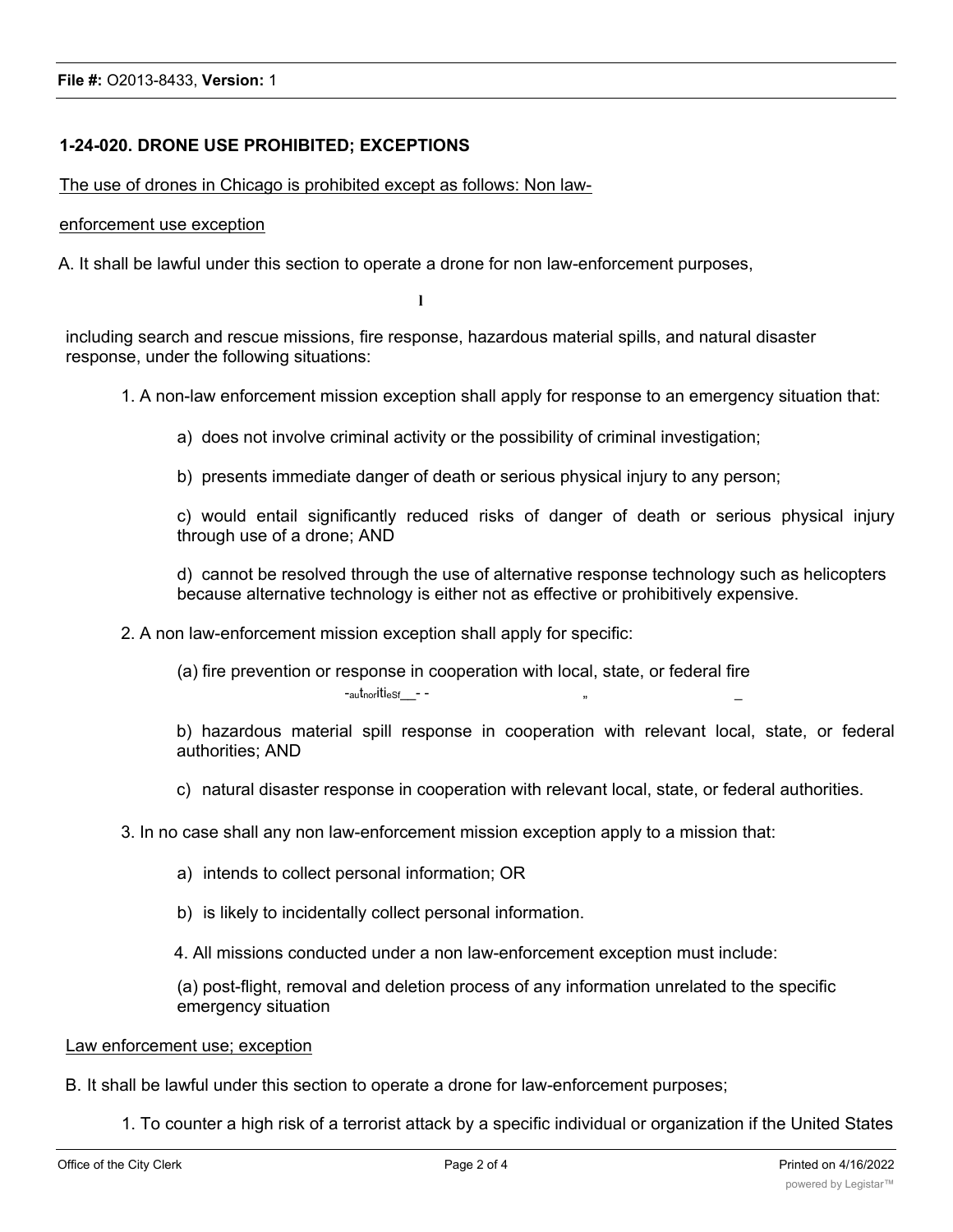Secretary of Homeland Security determines that credible intelligence indicates that there is a risk and a proper search warrant is obtained.

#### Ban on weaponization

C. Under absolutely no circumstances shall a drone be affixed with any anti-personnel weapons or any other crowd control instruments

## **1-24-030. LIMITATIONS OF POWER**

A. No law enforcement agency shall:

1. conduct any aerial surveillance of any person or property within Chicago city limits except as authorized by a warrant issued in compliance with section B of Chapter 1-24-020.

2. Use data obtained via drone use to support a declaration of probable cause or otherwise justify or further an investigation except as authorized by a warrant issued in compliance with section B of Chapter 1-24-020.

# 1-24-040. PROCESS FOR ACQUISITION OF A DRONE s

A. No agency or department of Chicago shall purchase, lease, borrow, or otherwise acquire the use of a drone without engaging in the following process:

1. The agency or department shall inform the City Council of their intention to purchase, lease, borrow, or otherwise acquire the use of a drone;

2.The agency or department shall provide a full accounting of the amount and source of funds required for the acquisition, including but not limited to cost of purchase or lease, staff hours devoted to the acquisition and use of the drone and training the operator(s) of the drone;

3. The Chicago City Council shall place the acquisition on the next meeting of the full City Council or shall move the item to the appropriate committee;

4.The full City Council or the appropriate committee shall provide no less than one week notice to the public of the intended acquisition and shall provide opportunity for public comment in an open and public meeting; AND

5.The full City Council shall vote on the intended acquisition in an open and public meeting; AND

B. Any use of a drone by personnel of a department or agency that has not engaged in the above process shall be considered Unlawful Drone Use.

## **1-24-050. Severability**

A. If any section, subsection, paragraph, sentence or word of this ordinance shall be held to be invalid, either on its face or as applied, the invalidity of such provision shall not affect the other sections, subsections, paragraphs, sentences or words of this ordinance, and the applications thereof; and to that end the sections, subsection, paragraphs, sentences or words of this ordinance shall be deemed